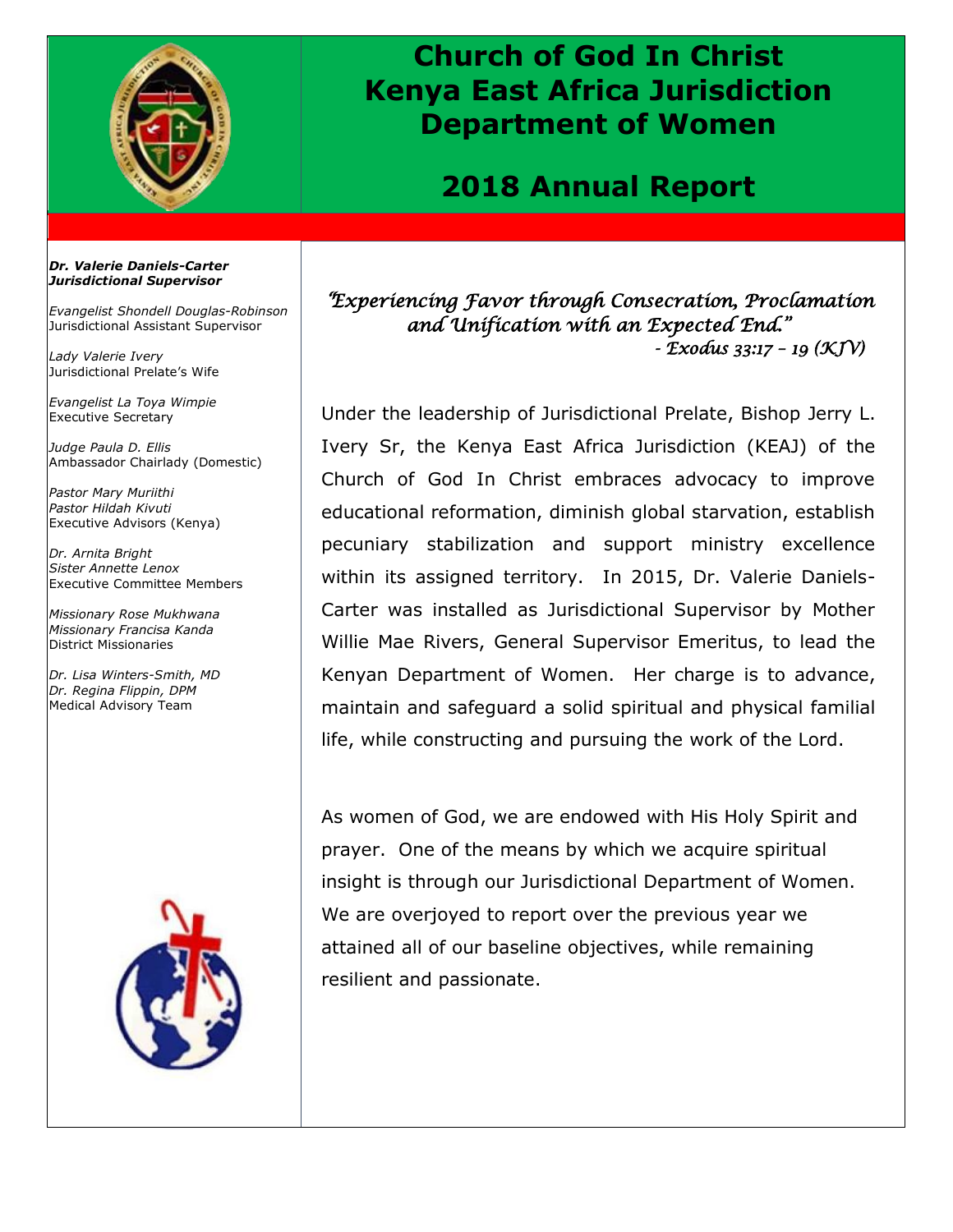# **2018 Achievements Kenya East Africa Department of Women**

- ❖ Funded business for H&M Initiatives.
- Continue to provide monthly financial support to the Jurisdiction to assist with orphanage expenses.
- Provide monthly support to aid the partnership with Dr. Florence Kiboi, owner of Maria Hospital in Nairobi, Kenya, and the Church of God In Christ Medical Clinic in Bondo, Kenya. Dr. Kiboi assists with more acute medical needs of children from Joy Valley & Shadow Mountain; as well as the Bondo Clinic who may need additional care. She also manages staffs and oversees the functioning of the Bondo Clinic.
- Extended funding to provide medical treatment and professional services to Joy Valley's countless Orphans and Care-givers due to infectious disease.
- Submitted Annual Report to General Supervisor, Dr. Barbara McCoo-Lewis.
- Continued to modify the Jurisdictional Website: [http://cogickenya.org](http://cogickenya.org/)
- \* KEAJ Female Credential Holder Reports submitted during the National April Call.
- Sponsored (1) woman from Kenya to attend the Women's International Convention Crusade in Milwaukee, Wisconsin, by purchasing airline tickets, as well as ensure incidentals were cared for while in the United States. Red Card for housing and meals was also included.
- Amended the Kenya East Africa Jurisdiction Department of Women Brochure, showcasing our departmental empowerment initiatives, orphanage enhancement, C.O.G.I.C. Medical Assistance and Clinic logistics, and news updates distributed during the WIC in Milwaukee, WI.
- Produced a Video Presentation viewed during the Women's International Convention Crusade in Milwaukee, WI showcasing our fundraising project.
- Hosted the "Support for Kenya" Initiative during the Women's International Convention Crusade in Milwaukee, WI. Distributed prayer shawls and personal fans to supporters as a special thank you from the KEAJ DOW.
- AAA The Auto Club Group *Title Sponsor* of our "Support for Kenya" Initiative. The organization also provided event support and matching contributions.
- Joined with Delta Airlines to supply over 400 blankets.
- United with Peoria, Illinois Juvenile Detention Center who donated 50+ "Blessed Dresses" to the Kenyan Orphanages.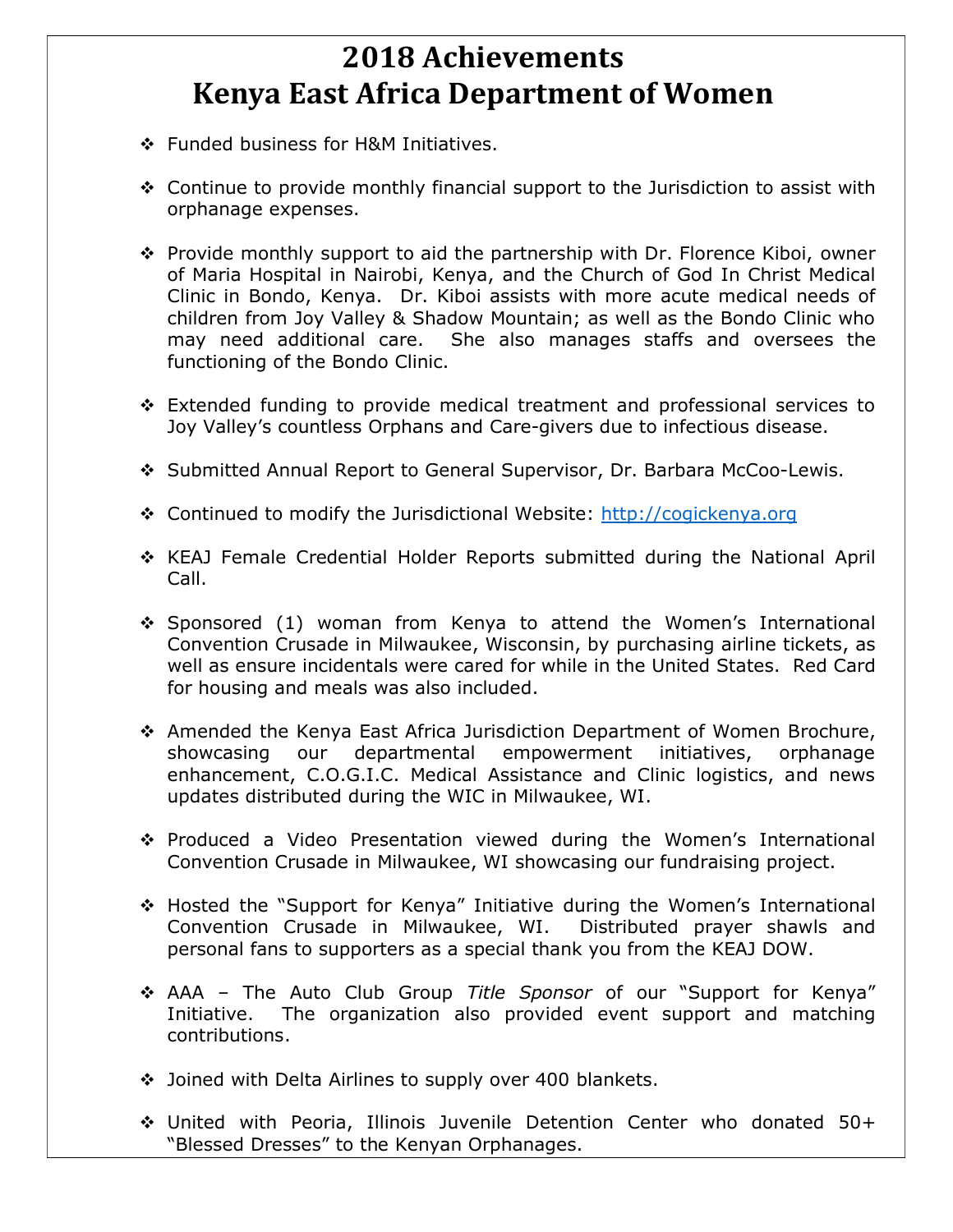- $\div$  Provided over 300 essential hygiene kits to women.
- $\div$  Purchased & distributed 4,000 pounds of food for the elderly & children.
- Enhanced self-imaging by donating suits and church clothing to men & boys of Joy Valley C.O.G.I.C.
- ◆ Provided 500 bibles to ministry leaders in both English & Swahili.
- Purchased 20 state of the art Hospital Beds for Maria Hospital.
- Continue to provide monthly financial assistance to Shadow Mountain Children's Home.
- $\div$  Kenyan Executive Advisors held quarterly meetings in Kenya with women who participate in the "Self-Sustainability" Initiatives.
- $\div$  Financially allocated funding for Thanksgiving meals for orphanages.
- Financially allocated funding for Christmas meals and gifts for orphanages.
- $\div$  As of December 2018, there are over 253 women participating in the KEAJ DOW "Self-Sustainability" Initiatives in farming, horticulture, soap creation, bead work, tent and chair rentals.

2018 was a year of continual development and expansion for the excellence in women's ministry; by visiting Kenya East Africa and assessing the direct needs of various areas with the assistance of our Kenyan Executive Advisers, we were able to meet immediate requirements and necessities.

In support of the Churches of God In Christ, Bishop Ivery, KEAJ, Dr. Daniels-Carter and the Kenya East Africa Department of Women (KEADW) have a mission and vision which encompasses three Foundational Pillar Strategies:

### *1. Education and Training*

· Develop Business Empowerment for Women

### *2. Ministry Initiatives and Evangelism*

· Aid and Enhance Orphanages and Ministries

### *3. Medical Assistance and Nutrition*

· Support Approved Medical Initiatives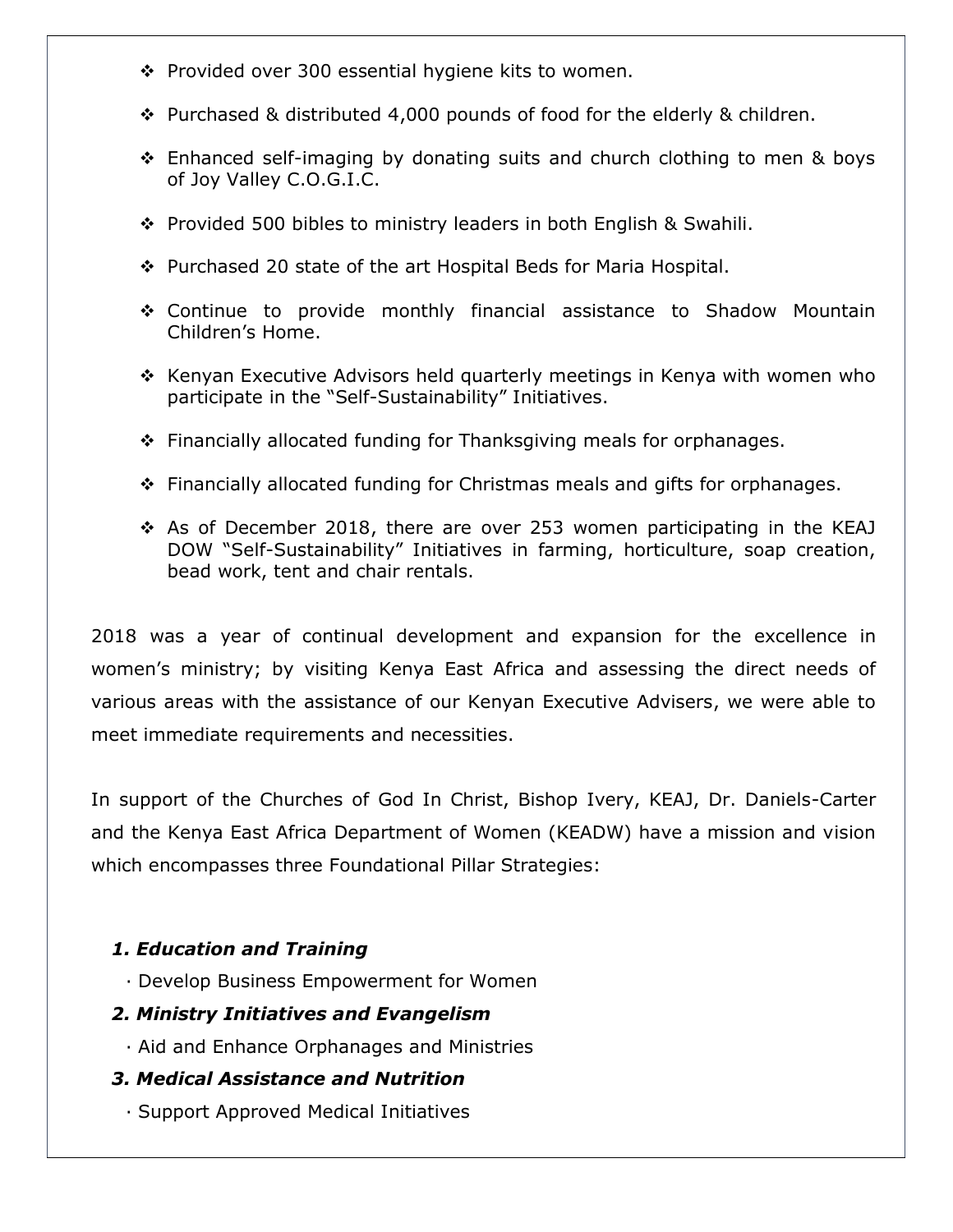The KEADW Mission is being carried out through several initiatives which include, but are not limited to a supporting the Joy Valley Orphanage and Shadow Mountain Children's Home, Medical Camps, Partnership with a local hospital, Women's Ministry and the development of Self-Sustainability Programs for these and other initiatives.

The H&M Empowerment Initiative was established in 2015. It is named after Pastor Hildah Kivuti & Pastor Mary Muriithi, whose passion mirrors the vision of Supervisor Carter and the KEADW. As part of the Self-Sustainability program, the initiative empowers the women of Kenya who have the capability, but lack adequate capital to launch a business to become self-sufficient. Selected women participate in a 3-Tier Process:

**1)** Education and training in entrepreneurship.

**2)** Funding for businesses in concentrated areas (Including raising farm animals, Horticulture, Soap Making, Bead work, Tent/Chair rental and growing.) **3)** Loan Repayment Plan which includes reinvestment for expansion and funding for

medical hospital.

The Initiative began with 18 women and was closely monitored by Pastor Hilda and Pastor Mary. To date, over 253 women are accomplished entrepreneurs'. The H&M Empowerment Initiative has proven to be a model with the potential for global success.

The Department of Women hosted (1) major initiative, the *"Support for Kenya"* Initiative during the Women's International Convention Crusade in Milwaukee, WI, of which was an overwhelming success! Our Title Sponsor, AAA, provided event sponsorship and a notable matching contribution. All net proceeds benefit KEAJ DOW in our ongoing initiatives. Congregants from across the world, church executives, laypersons and youth, aided the project with a giving heart. We are grateful to our supporters for assisting us to exceed our goals.